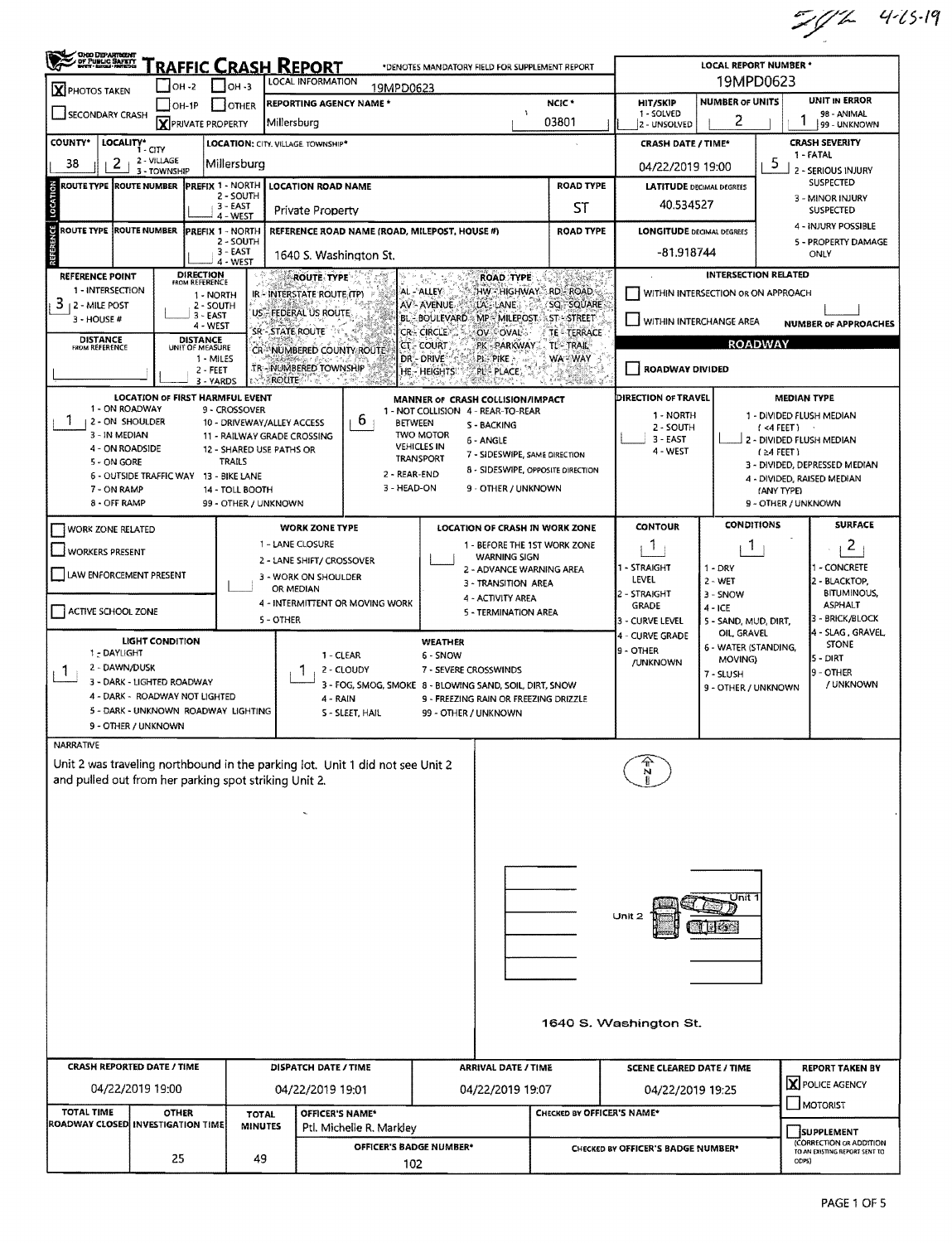|                                |                                                                     |                                                               |                                                                                          |                                                                 |                                               |                                                       |                                | <b>LOCAL REPORT NUMBER</b>                                      |  |  |  |  |  |
|--------------------------------|---------------------------------------------------------------------|---------------------------------------------------------------|------------------------------------------------------------------------------------------|-----------------------------------------------------------------|-----------------------------------------------|-------------------------------------------------------|--------------------------------|-----------------------------------------------------------------|--|--|--|--|--|
|                                | <b>ONG DEPARTMENT</b><br>OF PUBLIC <b>SAFETY</b>                    |                                                               |                                                                                          |                                                                 |                                               |                                                       |                                | 19MPD0623                                                       |  |  |  |  |  |
| UNIT#                          | OWNER NAME: LAST, FIRST, MIDDLE (CI SAME AS DRIVER)                 |                                                               |                                                                                          |                                                                 |                                               | OWNER PHONE:INCLUDE AREA CODE (C) SAME AS DRIVERY     |                                | DAMAGE                                                          |  |  |  |  |  |
|                                | BROWN, JULIE                                                        |                                                               |                                                                                          |                                                                 | 740-610-1934                                  |                                                       |                                | DAMAGE SCALE                                                    |  |  |  |  |  |
|                                | OWNER ADDRESS: STREET, CITY, STATE, ZIP (IT SAME AS DRIVER)         |                                                               |                                                                                          |                                                                 |                                               |                                                       | 1 - NONE                       | 3 - FUNCTIONAL DAMAGE                                           |  |  |  |  |  |
|                                | 6711 TR 351, MILLERSBURG, OH, 44654                                 |                                                               |                                                                                          |                                                                 |                                               |                                                       | 2 - MINOR DAMAGE               | 4 - DISABLING DAMAGE                                            |  |  |  |  |  |
|                                | <b>COMMERCIAL CARRIER: NAME, ADDRESS, CITY, STATE, ZIP</b>          |                                                               |                                                                                          | COMMERCIAL CARRIER PHONE: INCLUDE AREA CODE                     |                                               |                                                       | 9 - UNKNOWN<br>DAMAGED AREA(S) |                                                                 |  |  |  |  |  |
|                                |                                                                     |                                                               |                                                                                          |                                                                 |                                               |                                                       |                                | INDICATE ALL THAT APPLY                                         |  |  |  |  |  |
|                                | LP STATE   LICENSE PLATE #<br><b>HPM8068</b>                        |                                                               | <b>VEHICLE IDENTIFICATION #</b>                                                          |                                                                 | <b>VEHICLE YEAR</b>                           | <b>VEHICLE MAKE</b><br>PONTIAC                        |                                |                                                                 |  |  |  |  |  |
| OH                             | <b>INSURANCE COMPANY</b>                                            |                                                               | 1G2ZH17N584220086<br><b>INSURANCE POLICY #</b>                                           |                                                                 | 2008<br><b>COLOR</b>                          | <b>VEHICLE MODEL</b>                                  |                                |                                                                 |  |  |  |  |  |
| <b>X</b> INSURANCE             | AMERICAN SELECT                                                     |                                                               | WNP5288332                                                                               |                                                                 | <b>RED</b>                                    | G6                                                    |                                |                                                                 |  |  |  |  |  |
|                                | <b>TYPE OF USE</b>                                                  |                                                               | US DOT #                                                                                 |                                                                 | TOWED BY: COMPANY NAME                        |                                                       |                                |                                                                 |  |  |  |  |  |
| COMMERCIAL                     | GOVERNMENT                                                          | IN EMERGENCY<br>RESPONSE                                      | VEHICLE WEIGHT GVWR/GCWR                                                                 |                                                                 |                                               | <b>HAZARDOUS MATERIAL</b>                             |                                |                                                                 |  |  |  |  |  |
| INTERLOCK<br><b>DEVICE</b>     | HIT/SKIP UNIT                                                       | # OCCUPANTS                                                   | $1 - 510K$ LBS.                                                                          |                                                                 | MATERIAL<br>CLASS #<br>RELEASED               | <b>PLACARD ID #</b>                                   |                                |                                                                 |  |  |  |  |  |
| <b>EQUIPPED</b>                |                                                                     |                                                               | 2 - 10,001 - 26K LBS.<br>3 - > 26K LBS.                                                  |                                                                 | PLACARD                                       |                                                       |                                |                                                                 |  |  |  |  |  |
|                                | 1 - PASSENGER CAR                                                   | 6 - VAN (9-1S SEATS)                                          | 12 - GOLF CART                                                                           |                                                                 | 18 - LIMO (LIVERY VEHICLE)                    | 23 - PEDESTRIAN/SKATER                                |                                |                                                                 |  |  |  |  |  |
|                                | 2 - PASSENGER VAN<br>(MINIVAN)                                      | 7 - MOTORCYCLE 2-WHEELED<br>8 - MOTORCYCLE 3-WHEELED          | 13 - SNOWMOBILE<br>14 - SINGLE UNIT                                                      | 20 - OTHER VEHICLE                                              | 19 - BUS (16+ PASSENGERS)                     | 24 - WHEELCHAIR (ANY TYPE)<br>25 - OTHER NON-MOTORIST |                                |                                                                 |  |  |  |  |  |
|                                | UNIT TYPE 3 - SPORT UTILITY<br>VEHICLE                              | 9 - AUTOCYCLE                                                 | <b>TRUCK</b><br>15 - SEMI-TRACTOR                                                        |                                                                 | 21 - HEAVY EQUIPMENT                          | 26 - BICYCLE                                          |                                |                                                                 |  |  |  |  |  |
|                                | 4 - PICK UP                                                         | 10 - MOPED OR MOTORIZED<br>BICYCLE                            | 16 - FARM EQUIPMENT                                                                      | 22 - ANIMAL WITH RIDER OR<br>27 - TRAIN<br>ANIMAL-DRAWN VEHICLE |                                               |                                                       |                                |                                                                 |  |  |  |  |  |
|                                | 5 - CARGO VAN<br>(ATV/UTV)                                          | 11 - ALL TERRAIN VEHICLE                                      | 17 - MOTORHOME                                                                           |                                                                 |                                               | 99 - UNKNOWN OR HIT/SKIP                              |                                |                                                                 |  |  |  |  |  |
|                                | # OF TRAILING UNITS                                                 |                                                               |                                                                                          |                                                                 |                                               |                                                       | 12                             | 12                                                              |  |  |  |  |  |
| VEHICL                         | WAS VEHICLE OPERATING IN AUTONOMOUS                                 |                                                               | 0 - NO AUTOMATION                                                                        |                                                                 | 3 - CONDITIONAL AUTOMATION 9 - UNKNOWN        |                                                       |                                | 12                                                              |  |  |  |  |  |
| $\epsilon$                     | MODE WHEN CRASH OCCURRED?                                           | 0                                                             | 1 - DRIVER ASSISTANCE                                                                    |                                                                 | 4 - HIGH AUTOMATION                           |                                                       |                                |                                                                 |  |  |  |  |  |
|                                |                                                                     | <b>MODE LEVEL</b>                                             | 1 - YES 2 - NO 9 - OTHER / UNKNOWN AUTONOMOUS 2 - PARTIAL AUTOMATION 5 - FULL AUTOMATION |                                                                 |                                               |                                                       |                                |                                                                 |  |  |  |  |  |
|                                | 1 - NONE                                                            | 6 - BUS - CHARTER/TOUR                                        | $11 - FIRE$                                                                              | 21 - MAIL CARRIER<br><b>16 - FARM</b>                           |                                               |                                                       |                                |                                                                 |  |  |  |  |  |
|                                | $2 - TAYI$<br>3 - ELECTRONIC RIDE                                   | 7 - BUS - INTERCITY                                           | 12 - MILITARY                                                                            |                                                                 | 17 - MOWING                                   | 99 - OTHER / UNKNOWN                                  |                                |                                                                 |  |  |  |  |  |
| <b>SPECIAL</b>                 | <b>SHARING</b>                                                      | 8 - BUS - SHUTTLE<br>9 - BUS - OTHER                          | 13 - POLICE<br>14 - PUBLIC UTILITY                                                       |                                                                 | 18 - SNOW REMOVAL<br>19 - TOWING              |                                                       |                                |                                                                 |  |  |  |  |  |
|                                | <b>FUNCTION 4 - SCHOOL TRANSPORT</b><br>S - BUS - TRANSIT/COMMUTER  | 10 - AMBULANCE                                                | 15 - CONSTRUCTION EQUIP.                                                                 | 20 - SAFETY SERVICE<br><b>PATROL</b>                            |                                               |                                                       |                                | 12<br>12                                                        |  |  |  |  |  |
|                                | 1 - NO CARGO BODY TYPE                                              | 4 - LOGGING                                                   | 7 - GRAIN/CHIPS/GRAVEL                                                                   | 11 - DUMP                                                       |                                               | 99 - OTHER / UNKNOWN                                  |                                |                                                                 |  |  |  |  |  |
|                                | / NOT APPLICABLE                                                    | S - INTERMODAL                                                | 8 - POLE                                                                                 |                                                                 | 12 - CONCRETE MIXER                           |                                                       |                                |                                                                 |  |  |  |  |  |
| CARGO<br><b>BODY</b>           | 2 - BUS<br>3 - VEHICLE TOWING                                       | <b>CONTAINER CHASSIS</b><br>6 - CARGOVAN                      | 9-CARGO TANK                                                                             |                                                                 | 13 - AUTO TRANSPORTER                         |                                                       |                                | 9<br>9<br>E.                                                    |  |  |  |  |  |
| <b>TYPE</b>                    | ANOTHER MOTOR VEHICLE                                               | /ENCLOSED BOX                                                 | 10 - FLAT BED                                                                            |                                                                 | 14 - GARBAGE/REFUSE                           |                                                       |                                |                                                                 |  |  |  |  |  |
|                                | 1 - TURN SIGNALS                                                    | 4 - BRAKES                                                    | 7 - WORN OR SLICK TIRES                                                                  |                                                                 | 9 - MOTOR TROUBLE                             | 99 - OTHER / UNKNOWN                                  |                                |                                                                 |  |  |  |  |  |
| <b>VEHICLE</b>                 | 2 - HEAD LAMPS<br>3 - TAIL LAMPS                                    | 5 - STEERING<br><b>6 - TIRE BLOWOUT</b>                       | 8 - TRAILER EQUIPMENT<br>DEFECTIVE                                                       |                                                                 | 10 - DISABLED FROM PRIOR<br><b>ACCIDENT</b>   |                                                       |                                |                                                                 |  |  |  |  |  |
| <b>DEFECTS</b>                 |                                                                     |                                                               |                                                                                          |                                                                 |                                               |                                                       | $\Box$ - NO DAMAGE $\{0\}$     | J- UNDERCARRIAGE [ 14 ]                                         |  |  |  |  |  |
|                                | 1 - INTERSECTION -<br>MARKED CROSSWALK                              | 4 - MIDBLOCK -<br>MARKED CROSSWALK                            | 7 - SHOULDER/ROADSIDE                                                                    |                                                                 | 10 - DRIVEWAY ACCESS<br>11 - SHARED USE PATHS | 99 - OTHER / UNKNOWN                                  | X. TOP [ 13 ]                  | $L$ -ALL AREAS [15]                                             |  |  |  |  |  |
| <b>NON-</b><br><b>MOTORIST</b> | 2 - INTERSECTION -<br>UNMARKED CROSSWALK                            | 5 - TRAVEL LANE -                                             | 8 - SIDEWALK<br>9 - MEDIAN/CROSSING                                                      |                                                                 | OR TRAILS                                     |                                                       |                                |                                                                 |  |  |  |  |  |
| LOCATION                       | 3 - INTERSECTION - OTHER                                            | OTHER LOCATION<br><b>6 - BICYCLE LANE</b>                     | ISLAND                                                                                   |                                                                 | 12 - FIRST RESPONDER<br>AT INCIDENT SCENE     |                                                       |                                | $\Box$ - UNIT NOT AT SCENE [ 16 ]                               |  |  |  |  |  |
|                                | 1 - NON-CONTACT                                                     | 1 - STRAIGHT AHEAD<br>2 - BACKING                             | - LEAVING TRAFFIC<br>LANE                                                                |                                                                 | WALKING, RUNNING,<br>JOGGING, PLAYING         | - STANDING OUTSIDE<br>DISABLED VEHICLE                |                                | <b>INITIAL POINT OF CONTACT</b>                                 |  |  |  |  |  |
| 3                              | 2 - NON-COLLISION<br>8                                              | 3 - CHANGING LANES                                            | 10 - PARKED                                                                              |                                                                 | 16 - WORKING                                  | 99 - OTHER / UNKNOWN                                  | 0 - NO DAMAGE                  | 14 - UNDERCARRIAGE                                              |  |  |  |  |  |
| <b>ACTION</b>                  | 3 - STRIKING                                                        | 4 - OVERTAKING/PASSING<br>PRE-CRASH 5 - MAKING RIGHT TURN     | 11 - SLOWING OR STOPPED<br>IN TRAFFIC                                                    |                                                                 | 17 - PUSHING VEHICLE<br>18 - APPROACHING OR   |                                                       | 12<br><b>DIAGRAM</b>           | 1-12 - REFER TO UNIT 15 - VEHICLE NOT AT SCENE                  |  |  |  |  |  |
|                                | 4 - STRUCK<br>5 - BOTH STRIKING                                     | <b>ACTIONS 6 - MAKING LEFT TURN</b><br>7 - MAKING U-TURN      | 12 - DRIVERLESS                                                                          |                                                                 | LEAVING VEHICLE                               |                                                       | $13 - TOP$                     | 99 - UNKNOWN                                                    |  |  |  |  |  |
|                                | & STRUCK                                                            | 8 - ENTERING TRAFFIC                                          | 13 - NEGOTIATING A CURVE<br>14 - ENTERING OR CROSSING                                    | 19 - STANDING<br>20 - OTHER NON-MOTORIST                        |                                               |                                                       |                                |                                                                 |  |  |  |  |  |
|                                | 9 - OTHER / UNKNOWN<br>1 - NONE                                     | LANE                                                          | SPECIFIED LOCATION                                                                       |                                                                 |                                               |                                                       |                                | TRAFFIC                                                         |  |  |  |  |  |
|                                | 2 - FAILURE TO YIELD                                                | /ACDA                                                         | 8 - FOLLOWING TOO CLOSE 13 - IMPROPER START FROM<br>A PARKED POSITION                    |                                                                 | 18 - OPERATING DEFECTIVE<br>EQUIPMENT         | 23 - OPENING DOOR INTO<br>ROADWAY                     | TRAFFICWAY FLOW<br>1 - ONE-WAY | TRAFFIC CONTROL<br>1 - ROUNDASOUT 4 - STOP SIGN                 |  |  |  |  |  |
|                                | 3 - RAN RED LIGHT<br>4 - RAN STOP SIGN                              | 9 - IMPROPER LANE<br>CHANGE                                   | 14 - STOPPED OR PARKED<br>ILLEGALLY                                                      |                                                                 | 19 - LOAD SHIFTING<br>/FALLING/SPILLING       | 99 - OTHER IMPROPER<br><b>ACTION</b>                  | 2 - TWO-WAY                    | 2 - SIGNAL<br>5 - YIELD SIGN                                    |  |  |  |  |  |
|                                | 5 - UNSAFE SPEED<br>CONTRIBUTING 6 - IMPROPER TURN                  | 10 - IMPROPER PASSING                                         | 15 - SWERVING TO AVOID                                                                   |                                                                 | 20 - IMPROPER CROSSING                        |                                                       | 2                              | ь<br>3 - FLASHER<br>6 - NO CONTROL                              |  |  |  |  |  |
| EVENTS <sub>(S)</sub>          | CIRCUMSTANCES 7 - LEFT OF CENTER                                    | 11 - DROVE OFF ROAD<br>12 - IMPROPER BACKING                  | 16 - WRONG WAY<br>17 - VISION OBSTRUCTION                                                |                                                                 | 21 - LYING IN ROADWAY<br>22 - NOT DISCERNIBLE |                                                       | # OF THROUGH LANES             | <b>RAIL GRADE CROSSING</b>                                      |  |  |  |  |  |
| <b>SEQUENCE OF EVENTS</b>      |                                                                     |                                                               |                                                                                          |                                                                 |                                               |                                                       | ON ROAD                        | 1 - NOT INVLOVED                                                |  |  |  |  |  |
|                                | Martinez Account Library<br>たいさつ                                    | 10. L                                                         | <b>Collision</b> (2004) A December <b>NON-COLLISION</b>                                  |                                                                 |                                               | . II. KOLA                                            | 2                              | 2 - INVOLVED-ACTIVE CROSSING<br>3 - INVOLVED-PASSIVE CROSSING   |  |  |  |  |  |
| 20                             | 1 - OVERTURN/ROLLOVER 7 - SEPARATION OF UNITS<br>2 - FIRE/EXPLOSION | <b>8 - RAN OFF ROAD RIGHT</b>                                 | 12 - DOWNHILL RUNAWAY<br>13 - OTHER NON-COLLISION 20 - MOTOR VEHICLE IN                  |                                                                 | 19 - ANIMAL -OTHER                            | 23 - STRUCK BY FALLING,<br>SHIFTING CARGO OR          |                                |                                                                 |  |  |  |  |  |
|                                | 3 - IMMERSION<br>4 - JACKKNIFE                                      | 9 - RAN OFF ROAD LEFT                                         | 14 - PEDESTRIAN<br>15 - PEDALCYCLE                                                       |                                                                 | TRANSPORT                                     | ANYTHING SET IN<br>MOTION BY A MOTOR                  |                                | UNIT / NON-MOTORIST DIRECTION                                   |  |  |  |  |  |
|                                | S - CARGO / EQUIPMENT                                               | 10 - CROSS MEDIAN<br>11 - CROSS CENTERLINE -                  | 16 - RAILWAY VEHICLE                                                                     |                                                                 | 21 - PARKED MOTOR<br>VEHICLE                  | VEHICLE<br>24 - OTHER MOVABLE                         |                                | 1 - NORTH<br><b>5 - NORTHEAST</b><br>2 - SOUTH<br>6 - NORTHWEST |  |  |  |  |  |
|                                | LOSS OR SHIFT<br>6 - EQUIPMENT FAILURE                              | OPPOSITE DIRECTION<br>OF TRAVEL                               | 17 - ANIMAL - FARM<br>18 - ANIMAL - DEER                                                 |                                                                 | 22 - WORK ZONE<br>MAINTENANCE                 | OBJECT                                                | $\frac{5}{10}$                 | $3 - EAST$<br>7 - SOUTHEAST                                     |  |  |  |  |  |
|                                |                                                                     |                                                               | <b>EXAMPLE 2012 COLLISION WITH FIXED OBJECT - STRUCK</b>                                 |                                                                 | EQUIPMENT                                     |                                                       | $_{\text{FROM}}$ 3             | 4 - WEST<br><b>B-SOUTHWEST</b><br>9 - OTHER / UNKNOWN           |  |  |  |  |  |
|                                | Protocol and Control<br>25 - IMPACT ATTENUATOR 31 - GUARDRAIL END   |                                                               | 38 - OVERHEAD SIGN POST                                                                  |                                                                 | 45 - EMBANKMENT                               | 52 - BUILDING                                         |                                |                                                                 |  |  |  |  |  |
|                                | / CRASH CUSHION<br>26 - BRIDGE OVERHEAD                             | 32 - PORTABLE BARRIER<br>33 - MEDIAN CABLE BARRIER            | 39 - LIGHT / LUMINARIES<br>SUPPORT                                                       | 46 - FENCE                                                      | 47 - MAILBOX                                  | 53 - TUNNEL<br><b>S4 - OTHER FIXED</b>                | UNIT SPEED                     | DETECTED SPEED                                                  |  |  |  |  |  |
|                                | <b>STRUCTURE</b><br>27 - BRIDGE PIER OR                             | 34 - MEDIAN GUARDRAIL<br><b>BARRIER</b>                       | 40 - UTILITY POLE<br>41 - OTHER POST, POLE                                               | 48 - TREE                                                       | 49 - FIRE HYDRANT                             | OBJECT<br>99 - OTHER / UNKNOWN                        | 2                              | 1 - STATED / ESTIMATED SPEED                                    |  |  |  |  |  |
|                                | <b>ABUTMENT</b><br>28 - BRIDGE PARAPET                              | 35 - MEDIAN CONCRETE<br><b>BARRIER</b>                        | OR SUPPORT<br>42 - CULVERT                                                               |                                                                 | 50 - WORK ZONE<br>MAINTENANCE                 |                                                       |                                |                                                                 |  |  |  |  |  |
|                                | 29 - BRIDGE RAIL<br>30 - GUARDRAIL FACE                             | 36 - MEDIAN OTHER BARRIER 43 - CURB<br>37 - TRAFFIC SIGN POST | 44 - DITCH                                                                               |                                                                 | EQUIPMENT                                     |                                                       | POSTED SPEED                   | 2 - CALCULATED / EDR                                            |  |  |  |  |  |
|                                |                                                                     |                                                               |                                                                                          | 51 - WALL                                                       |                                               |                                                       | 15                             | 3 - UNDETERMINED                                                |  |  |  |  |  |
|                                | FIRST HARMFUL EVENT                                                 |                                                               | <b>MOST HARMFUL EVENT</b>                                                                |                                                                 |                                               |                                                       |                                |                                                                 |  |  |  |  |  |

 $\hat{\mathcal{A}}$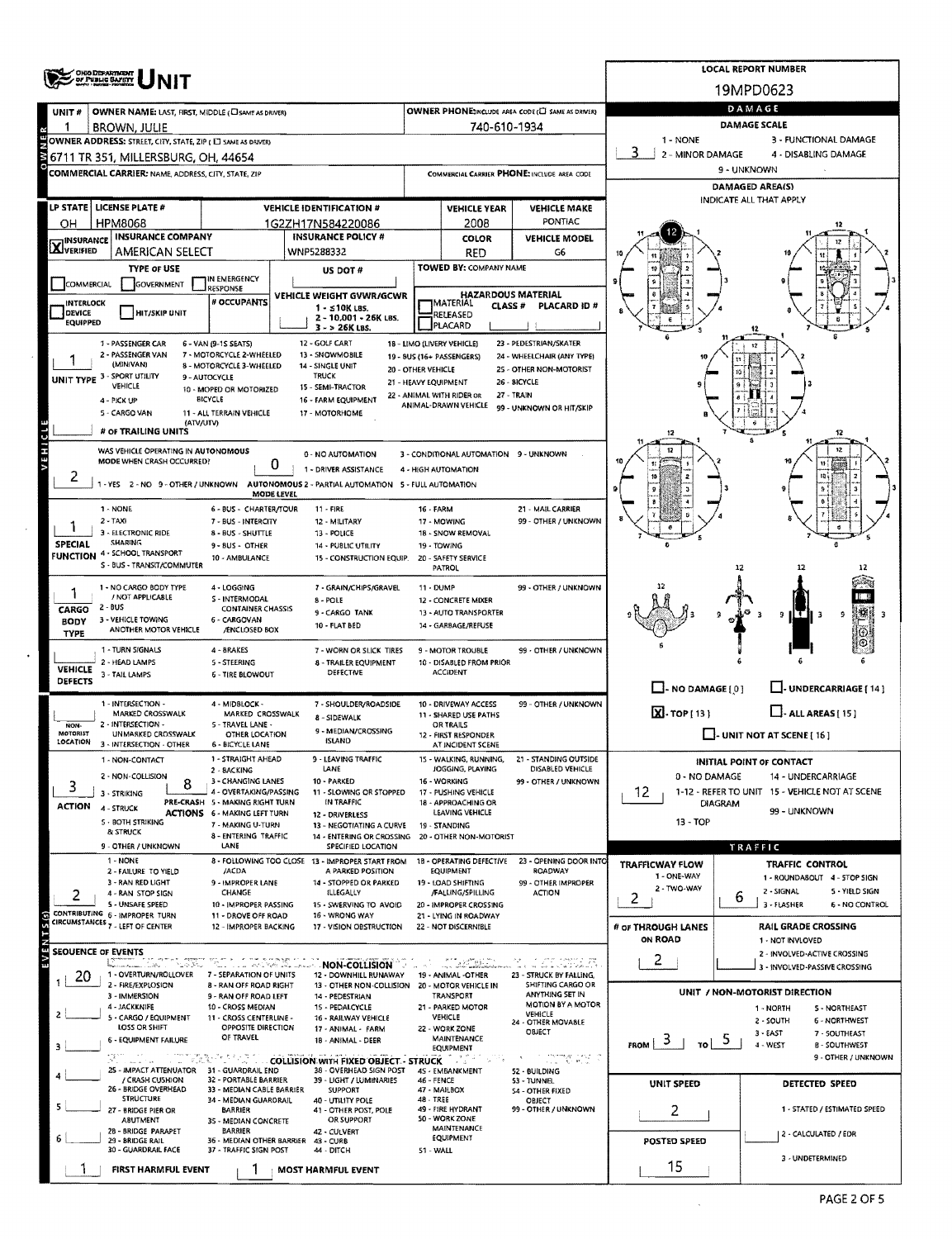|                                       | OHIO DEPARTMENT                                                                                       |                                                                                                               |                                                                        |                      |                                                               |                                                                                             |                                       | <b>LOCAL REPORT NUMBER</b>                                       |  |  |  |
|---------------------------------------|-------------------------------------------------------------------------------------------------------|---------------------------------------------------------------------------------------------------------------|------------------------------------------------------------------------|----------------------|---------------------------------------------------------------|---------------------------------------------------------------------------------------------|---------------------------------------|------------------------------------------------------------------|--|--|--|
|                                       |                                                                                                       |                                                                                                               |                                                                        |                      |                                                               |                                                                                             |                                       | 19MPD0623                                                        |  |  |  |
| UNIT#                                 | OWNER NAME: LAST, FIRST, MIDDLE ( LSAME AS DRIVER)                                                    |                                                                                                               |                                                                        |                      |                                                               | OWNER PHONE:INCLUDE AREA CODE (E) SAME AS ORIVER)                                           |                                       | DAMAGE                                                           |  |  |  |
| 2                                     | BROWN, MANDI, L                                                                                       |                                                                                                               |                                                                        |                      | 740-294-4890                                                  |                                                                                             | 1 - NONE                              | <b>DAMAGE SCALE</b><br>3 - FUNCTIONAL DAMAGE                     |  |  |  |
|                                       | OWNER ADDRESS: STREET, CITY, STATE, ZIP ( $\Box$ same as DRIVER)<br>2271 CR 75, BRINKHAVEN, OH, 43006 |                                                                                                               |                                                                        |                      |                                                               |                                                                                             | 2 - MINOR DAMAGE                      | 4 - DISABLING DAMAGE                                             |  |  |  |
|                                       | COMMERCIAL CARRIER: NAME, ADDRESS, CITY, STATE, ZIP                                                   |                                                                                                               |                                                                        |                      |                                                               | COMMERCIAL CARRIER PHONE: INCLUDE AREA CODE                                                 |                                       | 9 - UNKNOWN                                                      |  |  |  |
|                                       |                                                                                                       |                                                                                                               |                                                                        |                      |                                                               |                                                                                             |                                       | <b>DAMAGED AREA(S)</b>                                           |  |  |  |
|                                       | LP STATE  LICENSE PLATE #                                                                             |                                                                                                               | <b>VEHICLE IDENTIFICATION #</b>                                        |                      | <b>VEHICLE YEAR</b>                                           | <b>VEHICLE MAKE</b>                                                                         |                                       | INDICATE ALL THAT APPLY                                          |  |  |  |
| он                                    | GZR3755                                                                                               |                                                                                                               | 5FNYF18645B060968                                                      |                      | 2005                                                          | <b>HONDA</b>                                                                                |                                       |                                                                  |  |  |  |
| <b>INSURANCE</b><br><b>X</b> INSURALS | <b>INSURANCE COMPANY</b><br>ERIE                                                                      |                                                                                                               | <b>INSURANCE POLICY #</b><br>Q016707278                                |                      | <b>COLOR</b><br><b>BLU</b>                                    | <b>VEHICLE MODEL</b><br>PILOT                                                               |                                       |                                                                  |  |  |  |
|                                       | <b>TYPE OF USE</b>                                                                                    |                                                                                                               | US DOT #                                                               |                      | TOWED BY: COMPANY NAME                                        |                                                                                             |                                       |                                                                  |  |  |  |
| <b>COMMERCIAL</b>                     | <b>GOVERNMENT</b>                                                                                     | IN EMERGENCY<br><b>RESPONSE</b>                                                                               |                                                                        |                      |                                                               |                                                                                             | s                                     |                                                                  |  |  |  |
| <b>INTERLOCK</b>                      |                                                                                                       | # OCCUPANTS                                                                                                   | VEHICLE WEIGHT GVWR/GCWR<br>$1 - 510K$ LBS.                            |                      | <b>HAZARDOUS MATERIAL</b><br><b>MATERIAL</b><br><b>CLASS#</b> | PLACARD ID#                                                                                 |                                       |                                                                  |  |  |  |
| <b>DEVICE</b><br><b>EQUIPPED</b>      | <b>HIT/SKIP UNIT</b>                                                                                  |                                                                                                               | 2 - 10.001 - 26K LBS.<br>3 - > 26K LBS.                                |                      | RELEASED<br>PLACARD                                           |                                                                                             |                                       |                                                                  |  |  |  |
|                                       | 1 - PASSENGER CAR                                                                                     | 6 - VAN (9-15 SEATS)                                                                                          | 12 - GOLF CART                                                         |                      | 18 - LIMO (LIVERY VEHICLE)                                    | 23 - PEDESTRIAN/SKATER                                                                      |                                       |                                                                  |  |  |  |
| 3                                     | 2 - PASSENGER VAN<br>(MINIVAN)                                                                        | 7 - MOTORCYCLE 2-WHEELED<br>8 - MOTORCYCLE 3-WHEELED                                                          | 13 - SNOWMOBILE<br>14 - SINGLE UNIT                                    | 20 - OTHER VEHICLE   | 19 - 8US (16+ PASSENGERS)                                     | 24 - WHEELCHAIR (ANY TYPE)<br>25 - OTHER NON-MOTORIST                                       |                                       |                                                                  |  |  |  |
|                                       | UNIT TYPE 3 - SPORT UTILITY<br>VEHICLE                                                                | 9 - AUTOCYCLE                                                                                                 | <b>TRUCK</b><br>15 - SEMI-TRACTOR                                      | 21 - HEAVY EQUIPMENT |                                                               | 26 - BICYCLE                                                                                |                                       |                                                                  |  |  |  |
|                                       | 4 - PICK UP                                                                                           | 10 - MOPED OR MOTORIZED<br><b>BICYCLE</b>                                                                     | 16 - FARM EQUIPMENT                                                    |                      | 22 - ANIMAL WITH RIDER OR<br>ANIMAL-DRAWN VEHICLE             | 27 - TRAIN<br>99 - UNKNOWN OR HIT/SKIP                                                      |                                       |                                                                  |  |  |  |
|                                       | 5 - CARGO VAN<br>(ATV/UTV)                                                                            | 11 - ALL TERRAIN VEHICLE                                                                                      | 17 - MOTORHOME                                                         |                      |                                                               |                                                                                             |                                       |                                                                  |  |  |  |
| VEHICL                                | # OF TRAILING UNITS                                                                                   |                                                                                                               |                                                                        |                      |                                                               |                                                                                             |                                       |                                                                  |  |  |  |
|                                       | WAS VEHICLE OPERATING IN AUTONOMOUS<br>MODE WHEN CRASH OCCURRED?                                      |                                                                                                               | 0 - NO AUTOMATION                                                      |                      | 3 - CONDITIONAL AUTOMATION 9 - UNKNOWN                        |                                                                                             |                                       |                                                                  |  |  |  |
| $\mathbf{z}$                          |                                                                                                       | 0                                                                                                             | 1 - DRIVER ASSISTANCE                                                  |                      | 4 - HIGH AUTOMATION                                           |                                                                                             |                                       |                                                                  |  |  |  |
|                                       |                                                                                                       | 1 - YES 2 - NO 9 - OTHER / UNKNOWN AUTONOMOUS 2 - PARTIAL AUTOMATION 5 - FULL AUTOMATION<br><b>MODE LEVEL</b> |                                                                        |                      |                                                               |                                                                                             |                                       |                                                                  |  |  |  |
|                                       | 1 - NONE                                                                                              | 6 - BUS - CHARTER/TOUR                                                                                        | 11 - FIRE                                                              | 16 - FARM            |                                                               | 21 - MAIL CARRIER                                                                           |                                       |                                                                  |  |  |  |
|                                       | 2 TAXI<br>3 - ELECTRONIC RIDE                                                                         | 7 - BUS - INTERCITY<br><b>B - BUS - SHUTTLE</b>                                                               | 12 - MILITARY<br>13 - POLICE                                           |                      | 17 - MOWING<br>18 - SNOW REMOVAL                              | 99 - OTHER / UNKNOWN                                                                        |                                       |                                                                  |  |  |  |
| <b>SPECIAL</b>                        | SHARING<br><b>FUNCTION 4 - SCHOOL TRANSPORT</b>                                                       | 9 - BUS - OTHER                                                                                               | 14 - PUBLIC UTILITY                                                    |                      | 19 - TOWING                                                   |                                                                                             |                                       |                                                                  |  |  |  |
|                                       | 5 - BUS - TRANSIT/COMMUTER                                                                            | 10 - AMBULANCE                                                                                                | 15 - CONSTRUCTION EQUIP.                                               |                      | 20 - SAFETY SERVICE<br>PATROL                                 |                                                                                             |                                       | 12<br>12                                                         |  |  |  |
|                                       | 1 - NO CARGO BODY TYPE                                                                                | 4 - LOGGING                                                                                                   | 7 - GRAIN/CHIPS/GRAVEL                                                 | <b>11 - DUMP</b>     |                                                               | 99 - OTHER / UNKNOWN                                                                        |                                       |                                                                  |  |  |  |
| CARGO                                 | / NOT APPLICABLE<br>2 - 8US                                                                           | 5 - INTERMODAL<br><b>CONTAINER CHASSIS</b>                                                                    | 8 - POLE<br>9 - CARGO TANK                                             |                      | 12 - CONCRETE MIXER<br>13 - AUTO TRANSPORTER                  |                                                                                             |                                       | s<br>9<br>9                                                      |  |  |  |
| <b>BODY</b><br><b>TYPE</b>            | 3 - VEHICLE TOWING<br>ANOTHER MOTOR VEHICLE                                                           | 6 - CARGOVAN<br>/ENCLOSED BOX                                                                                 | 10 - FLAT BED                                                          |                      | 14 - GARSAGE/REFUSE                                           |                                                                                             |                                       | -3<br>. .<br>$\odot$                                             |  |  |  |
|                                       | 1 - TURN SIGNALS                                                                                      | 4 - BRAKES                                                                                                    | 7 - WORN OR SLICK TIRES                                                |                      | 9 - MOTOR TROUBLE                                             | 99 - OTHER / UNKNOWN                                                                        |                                       |                                                                  |  |  |  |
| <b>VEHICLE</b>                        | 2 - HEAD LAMPS                                                                                        | <b>S - STEERING</b>                                                                                           | 8 - TRAILER EQUIPMENT<br>DEFECTIVE                                     |                      | 10 - DISABLED FROM PRIOR<br><b>ACCIDENT</b>                   |                                                                                             |                                       |                                                                  |  |  |  |
| <b>DEFECTS</b>                        | 3 - TAIL LAMPS                                                                                        | 6 - TIRE BLOWOUT                                                                                              |                                                                        |                      |                                                               |                                                                                             | $\Box$ - NO DAMAGE [ 0 ]              | J- UNDERCARRIAGE [ 14 ]                                          |  |  |  |
|                                       | 1 - INTERSECTION -                                                                                    | 4 - MIDBLOCK -                                                                                                | 7 - SHOULDER/ROADSIDE                                                  |                      | 10 - DRIVEWAY ACCESS                                          | 99 - OTHER / UNKNOWN                                                                        |                                       |                                                                  |  |  |  |
| NON-                                  | MARKED CROSSWALK<br>2 - INTERSECTION -                                                                | MARKED CROSSWALK<br>5 - TRAVEL LANE -                                                                         | <b>B - SIDEWALK</b>                                                    |                      | 11 - SHARED USE PATHS<br><b>OR TRAILS</b>                     |                                                                                             | $X - \text{top}$ [13]                 | $\Box$ - ALL AREAS [ 15 ]                                        |  |  |  |
| MOTORIST<br>LOCATION                  | <b>UNMARKED CROSSWALK</b><br>3 - INTERSECTION - OTHER                                                 | OTHER LOCATION<br><b>6 - BICYCLE LANE</b>                                                                     | 9 - MEDIAN/CROSSING<br><b>ISLAND</b>                                   |                      | 12 - FIRST RESPONDER<br>AT INCIDENT SCENE                     |                                                                                             |                                       | $\Box$ - UNIT NOT AT SCENE [ 16 ]                                |  |  |  |
|                                       | NON-CONTACT                                                                                           | 1 - STRAIGHT AHEAD                                                                                            | 9 - LEAVING TRAFFIC                                                    |                      |                                                               | 1S - WALKING, RUNNING. 21 - STANDING OUTSIDE                                                |                                       | <b>INITIAL POINT OF CONTACT</b>                                  |  |  |  |
|                                       | 2 - NON-COLLISION                                                                                     | 2 - BACKING<br>3 - CHANGING LANES                                                                             | LANE<br>10 - PARKED                                                    |                      | JOGGING, PLAYING<br>16 - WORKING                              | DISABLED VEHICLE<br>99 - OTHER / UNKNOWN                                                    | 0 - NO DAMAGE                         | 14 - UNDERCARRIAGE                                               |  |  |  |
| 4                                     | 3 - STRIKING                                                                                          | 4 - OVERTAKING/PASSING<br>PRE-CRASH 5 - MAKING RIGHT TURN                                                     | 11 - SLOWING OR STOPPED<br>IN TRAFFIC                                  |                      | 17 - PUSHING VEHICLE<br>18 - APPROACHING OR                   |                                                                                             | 1<br><b>DIAGRAM</b>                   | 1-12 - REFER TO UNIT 15 - VEHICLE NOT AT SCENE                   |  |  |  |
| <b>ACTION</b>                         | 4 - STRUCK<br>5 - BOTH STRIKING                                                                       | <b>ACTIONS 6 - MAKING LEFT TURN</b>                                                                           | 12 - DRIVERLESS                                                        |                      | LEAVING VEHICLE                                               |                                                                                             | 13 - TOP                              | 99 - UNKNOWN                                                     |  |  |  |
|                                       | & STRUCK                                                                                              | 7 - MAKING U-TURN<br><b>8 - ENTERING TRAFFIC</b>                                                              | 13 - NEGOTIATING A CURVE<br>14 - ENTERING OR CROSSING                  |                      | 19 - STANDING<br>20 - OTHER NON-MOTORIST                      |                                                                                             |                                       |                                                                  |  |  |  |
|                                       | 9 - OTHER / UNKNOWN<br>1 - NONE                                                                       | LANE                                                                                                          | SPECIFIED LOCATION<br>8 - FOLLOWING TOO CLOSE 13 - IMPROPER START FROM |                      | 18 - OPERATING DEFECTIVE                                      | 23 - OPENING DOOR INTO                                                                      |                                       | <b>TRAFFIC</b>                                                   |  |  |  |
|                                       | 2 - FAILURE TO YIELD                                                                                  | /ACDA                                                                                                         | A PARKED POSITION                                                      |                      | <b>EQUIPMENT</b>                                              | ROADWAY                                                                                     | <b>TRAFFICWAY FLOW</b><br>1 - ONE-WAY | <b>TRAFFIC CONTROL</b><br>1 - ROUNDABOUT 4 - STOP SIGN           |  |  |  |
|                                       | 3 - RAN RED LIGHT<br>4 - RAN STOP SIGN                                                                | 9 - IMPROPER LANE<br>CHANGE                                                                                   | 14 - STOPPED OR PARKED<br><b>ILLEGALLY</b>                             |                      | 19 - LOAD SHIFTING<br>/FALLING/SPILLING                       | 99 - OTHER IMPROPER<br><b>ACTION</b>                                                        | 2 - TWO-WAY<br>2                      | 2 - SIGNAL<br>S - YIELD SIGN<br>6                                |  |  |  |
|                                       | <b>S - UNSAFE SPEED</b><br>CONTRIBUTING 6 - IMPROPER TURN                                             | 10 - IMPROPER PASSING<br>11 - DROVE OFF ROAD                                                                  | 15 - SWERVING TO AVOID<br>16 - WRONG WAY                               |                      | 20 - IMPROPER CROSSING<br>21 - LYING IN ROADWAY               |                                                                                             |                                       | 3 - FLASHER<br>6 - NO CONTROL                                    |  |  |  |
| $\overline{\mathbf{s}}$ (s)           | CIRCUMSTANCES 7 - LEFT OF CENTER                                                                      | 12 - IMPROPER BACKING                                                                                         | 17 - VISION OBSTRUCTION                                                |                      | 22 - NOT DISCERNIBLE                                          |                                                                                             | # OF THROUGH LANES                    | <b>RAIL GRADE CROSSING</b>                                       |  |  |  |
| SEOUENCE OF EVENTS                    |                                                                                                       |                                                                                                               |                                                                        |                      |                                                               |                                                                                             | ON ROAD                               | 1 - NOT INVLOVED<br>2 - INVOLVED-ACTIVE CROSSING                 |  |  |  |
| 20                                    | 1 - OVERTURN/ROLLOVER                                                                                 | 7 - SEPARATION OF UNITS                                                                                       | NON-COLLISION AND<br>12 - DOWNHILL RUNAWAY                             |                      | 19 - ANIMAL -OTHER                                            | menger may neereste kan ingen<br>of a world or against a control<br>23 - STRUCK BY FALLING, | 2 <sub>1</sub>                        | 3 - INVOLVED-PASSIVE CROSSING                                    |  |  |  |
|                                       | 2 - FIRE/EXPLOSION<br>3 - IMMERSION                                                                   | 8 - RAN OFF ROAD RIGHT<br>9 - RAN OFF ROAD LEFT                                                               | 13 - OTHER NON-COLLISION 20 - MOTOR VEHICLE IN<br>14 - PEDESTRIAN      |                      | <b>TRANSPORT</b>                                              | SHIFTING CARGO OR<br>ANYTHING SET IN                                                        |                                       | UNIT / NON-MOTORIST DIRECTION                                    |  |  |  |
|                                       | 4 - JACKKNIFE                                                                                         | 10 - CROSS MEDIAN                                                                                             | 15 - PEDALCYCLE                                                        |                      | 21 - PARKED MOTOR                                             | MOTION BY A MOTOR<br>VEHICLE                                                                |                                       | 1 - NORTH<br><b>S-NORTHEAST</b>                                  |  |  |  |
|                                       | 5 - CARGO / EQUIPMENT<br>LOSS OR SHIFT                                                                | 11 - CROSS CENTERLINE -<br>OPPOSITE DIRECTION                                                                 | 16 - RAILWAY VEHICLE<br>17 - ANIMAL - FARM                             |                      | <b>VEHICLE</b><br>22 - WORK ZONE                              | 24 - OTHER MOVABLE<br>OBJECT                                                                |                                       | 2 - SOUTH<br><b>6 - NORTHWEST</b><br>$3 - EAST$<br>7 - SOUTHEAST |  |  |  |
| 3                                     | 6 - EQUIPMENT FAILURE                                                                                 | OF TRAVEL                                                                                                     | 18 - ANIMAL - DEER                                                     |                      | MAINTENANCE<br>EQUIPMENT                                      |                                                                                             | FROM $2 \mid r_{D}$ 1                 | 4 - WEST<br>8 - SOUTHWEST                                        |  |  |  |
|                                       | 75 u<br>25 - IMPACT ATTENUATOR 31 - GUARDRAIL END                                                     |                                                                                                               | <b>COLLISION WITH FIXED OBJECT - STRUCK</b><br>3B - OVERHEAD SIGN POST |                      | オウト<br>45 - EMBANKMENT                                        | 337 - 2.55 p.<br>52 BUILDING                                                                |                                       | 9 - OTHER / UNKNOWN                                              |  |  |  |
|                                       | / CRASH CUSHION<br>26 - 8RIDGE OVERHEAD                                                               | 32 - PORTABLE BARRIER<br>33 - MEDIAN CABLE BARRIER                                                            | 39 - LIGHT / LUMINARIES<br><b>SUPPORT</b>                              | 46 - FENCE           | 47 - MAILBOX                                                  | 53 - TUNNEL<br>54 - OTHER FIXED                                                             | UNIT SPEED                            | DETECTED SPEED                                                   |  |  |  |
|                                       | <b>STRUCTURE</b>                                                                                      | 34 - MEDIAN GUARDRAIL                                                                                         | 40 - UTILITY POLE                                                      | 48 - TREE            | 49 - FIRE HYDRANT                                             | OBJECT<br>99 - OTHER / UNKNOWN                                                              |                                       | 1 - STATED / ESTIMATED SPEED                                     |  |  |  |
|                                       | 27 - BRIDGE PIER OR<br><b>ABUTMENT</b>                                                                | <b>BARRIER</b><br>35 - MEDIAN CONCRETE                                                                        | 41 - OTHER POST, POLE<br>OR SUPPORT                                    |                      | 50 - WORK ZONE<br><b>MAINTENANCE</b>                          |                                                                                             | 5                                     |                                                                  |  |  |  |
|                                       | 28 - BRIDGE PARAPET<br>29 - BRIDGE RAIL                                                               | <b>BARRIER</b><br>36 - MEDIAN OTHER BARRIER 43 - CURB                                                         | 42 - CULVERT                                                           |                      | EQUIPMENT                                                     |                                                                                             | <b>POSTED SPEED</b>                   | 2 - CALCULATED / EDR                                             |  |  |  |
|                                       | 30 - GUARDRAIL FACE                                                                                   | 37 - TRAFFIC SIGN POST                                                                                        | 44 - DITCH                                                             | 51 - WALL            |                                                               |                                                                                             |                                       | 3 - UNDETERMINED                                                 |  |  |  |
|                                       | FIRST HARMFUL EVENT                                                                                   |                                                                                                               | MOST HARMFUL EVENT                                                     |                      |                                                               |                                                                                             | 15                                    |                                                                  |  |  |  |